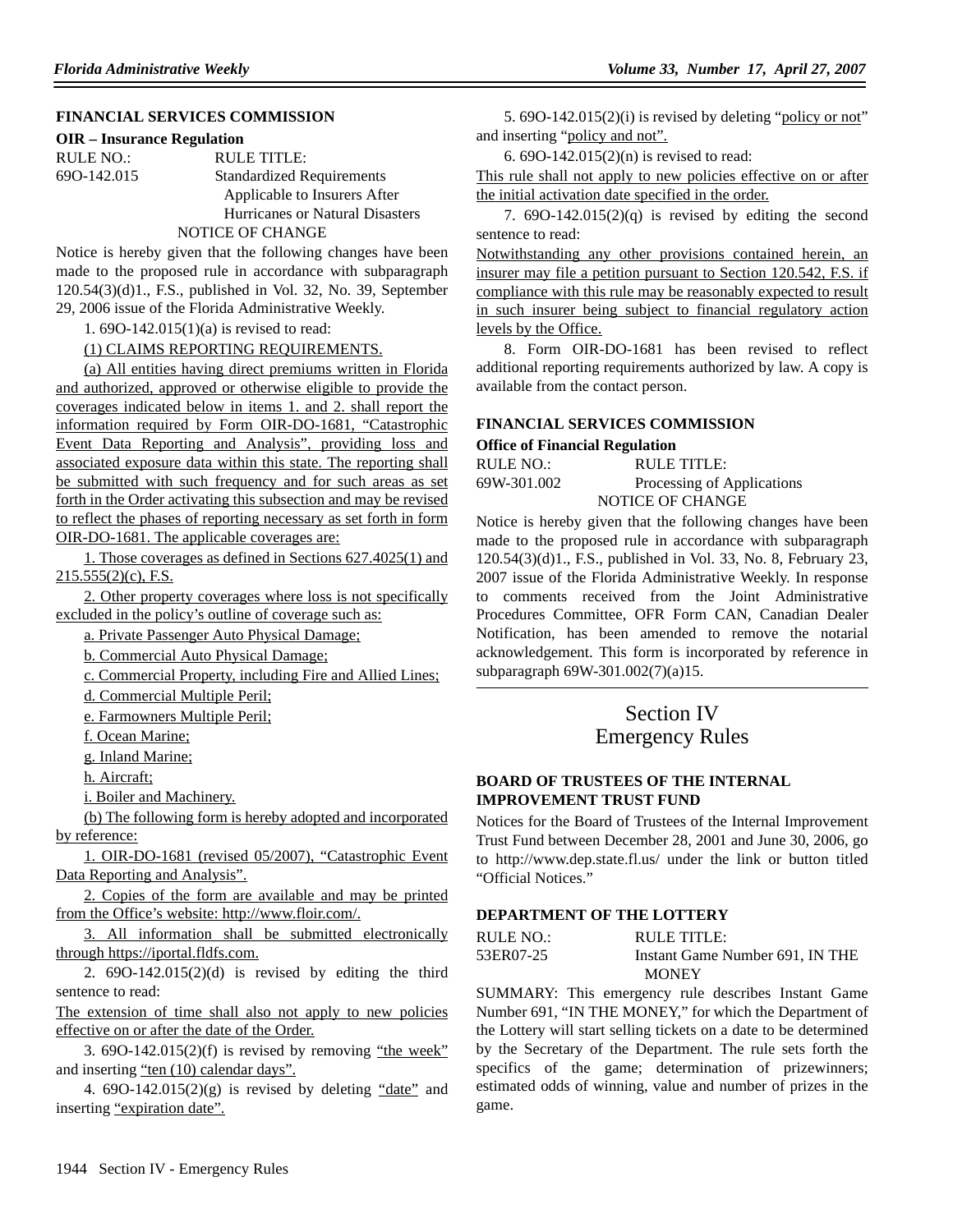THE PERSON TO BE CONTACTED REGARDING THE EMERGENCY RULE IS: Faith L. Schneider, Legal Analyst, Department of the Lottery, 250 Marriott Drive, Tallahassee, Florida 32399-4011

#### THE FULL TEXT OF THE EMERGENCY RULE IS:

53ER07-25 Instant Game Number 691, IN THE MONEY. (1) Name of Game. Instant Game Number 691, "IN THE

MONEY."

(2) Price. IN THE MONEY lottery tickets sell for \$2.00 per ticket.

(3) IN THE MONEY lottery tickets shall have a series of numbers in machine readable code (or bar code) on the back of the ticket, along with a validation number under the latex area on the ticket. To be a valid winning IN THE MONEY lottery ticket, the ticket must meet the applicable requirements of Rule 53ER06-4, F.A.C.

(4) The "YOUR NUMBERS" play symbols and play symbol captions are as follows:

| ONE<br>ELEVN                    | тно<br><b>THELV</b> | THREE<br>THRTN | FOUR<br>14<br><b>FORTN</b> | <b>FIVE</b><br>15<br><b>FIFTN</b> | SIX<br>SIXTN | <b>SEVEN</b><br>SUNTN | EIGHT<br>18<br><b>EGHTN</b> | NINE<br>19<br><b>NINTN</b> | 10<br><b>TEN</b><br>THENTY | S.<br>HIN                                       |
|---------------------------------|---------------------|----------------|----------------------------|-----------------------------------|--------------|-----------------------|-----------------------------|----------------------------|----------------------------|-------------------------------------------------|
| symbol captions are as follows: |                     |                |                            |                                   |              |                       |                             |                            |                            | (5) The "WINNING NUMBERS" play symbols and play |

|       |                 | J     |       |       | O     |              | O<br>O | O           | 10     |
|-------|-----------------|-------|-------|-------|-------|--------------|--------|-------------|--------|
| ONE   | TH <sub>0</sub> | THREE | FOUR  | FIVE  | SIX   | <b>SEVEN</b> | EIGHT  | <b>NINE</b> | TEN    |
| 11    | 12              | 13    | 14    | 15    | 16    |              | 18     | 19          | 20     |
| ELEVN | THELV           | THRTN | FORTN | FIFTN | SIXTN | <b>SVNTN</b> | EGHTN  | NINTN       | THENTY |

(6) The prize symbols and prize symbol captions are as follows:

| <b>TICKET</b>            | \$1.00         | \$2.00             | \$5.00      | \$10.00          |
|--------------------------|----------------|--------------------|-------------|------------------|
| <b>TICKET</b><br>\$25.00 | ONE<br>\$50.00 | тыо<br><b>s100</b> | <b>FIVE</b> | \$1,000 \$10,000 |
| <b>THY FIVE</b>          | <b>FIFTY</b>   | ONE HUN            | ONE THO     | TEN THO          |

(7) The legends are as follows:

**HINNING NUMBERS** YOUR NUMBERS PRIZE

(8) Determination of Prizewinners.

(a) A ticket having a number in the "YOUR NUMBERS" play area that matches either number in the "WINNING NUMBERS" play area shall entitle the claimant to the corresponding prize shown for that number. A ticket having a

" \* \* \* symbol in the "YOUR NUMBERS" play area shall entitle the claimant to a prize of \$50.

(b) The prizes are: TICKET, \$1.00, \$2.00, \$5.00, \$10.00, \$25.00, \$50.00, \$100, \$1,000 and \$10,000. A claimant who is entitled to a prize of a "TICKET" shall be entitled to a prize of a \$2.00 instant ticket or combination of instant tickets with a total value of \$2.00, except as follows. A person who submits by mail a IN THE MONEY lottery ticket which entitles the claimant to a prize of a \$2.00 instant ticket and whose mailing address is outside the state of Florida will receive a check for \$2.00 in lieu of an actual ticket.

(9) The estimated odds of winning, value, and number of prizes in Instant Game Number 691 are as follows:

|                                           |           |              | <b>NUMBER OF</b>         |
|-------------------------------------------|-----------|--------------|--------------------------|
|                                           |           |              | <b>WINNERS IN</b>        |
|                                           |           |              | 56 POOLS OF              |
|                                           |           | ODDS OF      | 180,000 TICKETS          |
| <b>GAME PLAY</b>                          | WIN       | 1 IN         | PER POOL                 |
| <b>FREE TICKET</b>                        | \$2TICKET | 8.33         | 1,209,600                |
| \$2                                       | \$2       | 50.00        | 201,600                  |
| \$2 x 2                                   | \$4       | 25.00        | 403,200                  |
| $$1 + ($2 \times 2)$                      | \$5       | 37.50        | 268,800                  |
| \$5                                       | \$5       | 37.50        | 268,800                  |
| $($1 x 2) + ($2 x 4)$                     | \$10      | 150.00       | 67,200                   |
| \$2 x 5                                   | \$10      | 75.00        | 134,400                  |
| \$10                                      | \$10      | 150.00       | 67,200                   |
| $$5 + (10 \times 2)$                      | \$25      | 150.00       | 67,200                   |
| $$5 \times 10$                            | \$50      | 1,285.71     | 7,840                    |
| $($5 x 5) + $25$<br>\$50                  | \$50      | 2,250.00     | 4,480                    |
| (MONEYBAG)                                | \$50      | 391.30       | 25,760                   |
| $$10 \times 10$<br>$($25 \times 2) + $50$ | \$100     | 6,000.00     | 1,680                    |
| (MONEYBAG)                                | \$100     | 7,500.00     | 1,344                    |
| \$100                                     | \$100     | 8,181.82     | 1,232                    |
| $$100 \times 10$                          | \$1,000   | 180,000.00   | 56                       |
| \$1,000                                   | \$1,000   | 180,000.00   | 56                       |
| \$10,000                                  | \$10,000  | 2,520,000.00 | $\overline{\mathcal{L}}$ |

(10) The estimated overall odds of winning some prize in Instant Game Number 691 are 1 in 3.69. Prizes, including the top prizes, are subject to availability at the time of ticket purchase. Prizes may be unavailable due to prior sale or other causes occurring in the normal course of business including, but not limited to, ticket damage, defect, theft, or loss.

(11) For reorders of Instant Game Number 691, the estimated odds of winning, value, and number of prizes shall be proportionate to the number of tickets reordered.

(12) By purchasing an IN THE MONEY lottery ticket the player agrees to comply with and abide by all prize payment rules of the Florida Lottery.

(13) Payment of prizes for IN THE MONEY lottery tickets shall be made in accordance with rules of the Florida Lottery governing payment of prizes.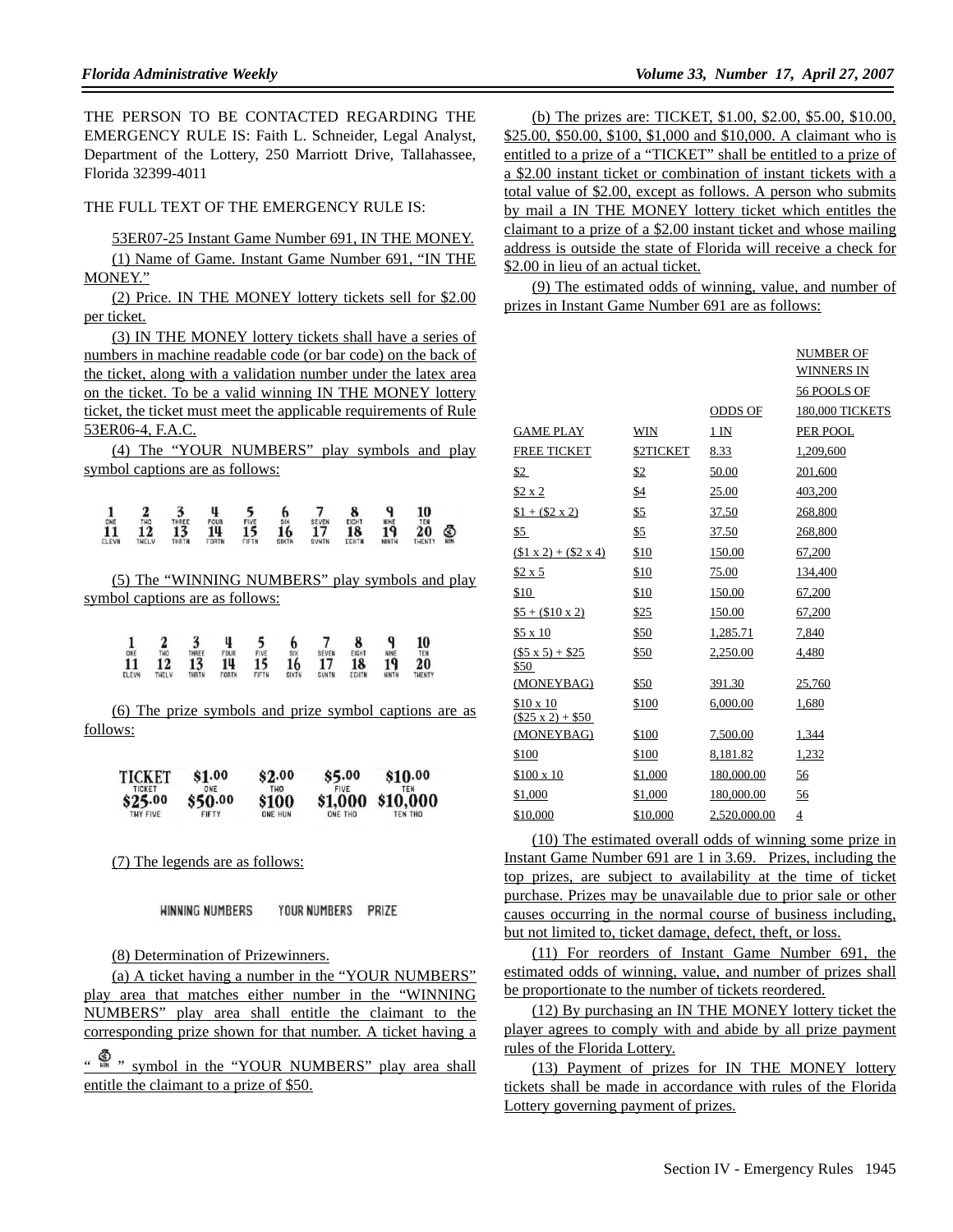A copy of the current rule can be obtained from the Florida Lottery, Office of the General Counsel, 250 Marriott Drive, Tallahassee, Florida 32399-4011.

Specific Authority 24.105(9)(a), (b), (c), 24.109(1), 24.115(1) FS. Law Implemented 24.105(9)(a), (b), (c), 24.115(1) FS. History–New 4-13-07.

THIS RULE TAKES EFFECT UPON BEING FILED WITH THE DEPARTMENT OF STATE UNLESS A LATER TIME AND DATE IS SPECIFIED IN THE RULE. EFFECTIVE DATE: April 13, 2007

## **DEPARTMENT OF THE LOTTERY**

RULE NO.: RULE TITLE: 53ER07-26 Instant Game Number 690, \$100,000 HOLD 'EM POKER

SUMMARY: This emergency rule describes Instant Game Number 690, "\$100,000 HOLD 'EM POKER," for which the Department of the Lottery will start selling tickets on a date to be determined by the Secretary of the Department. The rule sets forth the specifics of the game; determination of prizewinners; estimated odds of winning, value and number of prizes in the game.

THE PERSON TO BE CONTACTED REGARDING THE EMERGENCY RULE IS: Faith L. Schneider, Legal Analyst, Department of the Lottery, 250 Marriott Drive, Tallahassee, Florida 32399-4011

#### THE FULL TEXT OF THE EMERGENCY RULE IS:

53ER07-26 Instant Game Number 690, \$100,000 HOLD 'EM POKER.

(1) Name of Game. Instant Game Number 690, "\$100,000 HOLD 'EM POKER."

(2) Price. \$100,000 HOLD 'EM POKER lottery tickets sell for \$5.00 per ticket.

(3) \$100,000 HOLD 'EM POKER lottery tickets shall have a series of numbers in machine readable code (or bar code) on the back of the ticket, along with a validation number under the latex area on the ticket. To be a valid winning \$100,000 HOLD 'EM POKER lottery ticket, the ticket must meet the applicable requirements of Rule 53ER06-4, F.A.C.

(4) The "YOUR 2 CARDS" play symbols and play symbol captions are as follows:

| TMS<br>$\frac{2}{T}$ | <b>THS</b><br>$3 - 2$<br>THC | FRS<br>$\frac{H_{\bullet}}{FRC}$ | $\frac{1}{1}$<br>$5.8$<br>FVC | $\begin{array}{c}\n6 \\ \hline\n\text{S} \times \text{S} \\ \hline\n6 \text{S} \times \text{C}\n\end{array}$ |                          | $\begin{array}{c}\n7 \uparrow \\ \hline\n\text{SNS} \\ \hline\n7 \uparrow \\ \hline\n\text{SNC}\n\end{array}\n\quad\n\begin{array}{c}\n8 \uparrow \\ \hline\n\text{ETS} \\ \hline\n\text{B} \uparrow \\ \hline\n\text{SNC}\n\end{array}$ | $\frac{\Phi}{\frac{N}{2N}}$<br>$\begin{array}{c} \n\text{Q} \cdot \text{Q} \\ \text{NIC}\n\end{array}$ | $\frac{10}{1}$<br>$\frac{10}{TNC}$              | $rac{1}{\sqrt{2}}$<br>$J$ $\frac{1}{2}$ | <b>OA</b><br>$Q_{\clubsuit}$ | $k_{GS}$<br>$K_{\frac{1}{2}}$ | ACS<br>$A_{\bullet}$ |
|----------------------|------------------------------|----------------------------------|-------------------------------|--------------------------------------------------------------------------------------------------------------|--------------------------|------------------------------------------------------------------------------------------------------------------------------------------------------------------------------------------------------------------------------------------|--------------------------------------------------------------------------------------------------------|-------------------------------------------------|-----------------------------------------|------------------------------|-------------------------------|----------------------|
| THD                  |                              |                                  | 5 <sub>o</sub>                | <b>SXD</b><br><b>SXH</b>                                                                                     | <b>SND</b><br><b>SNH</b> | $rac{8}{ETD}$<br>$8$ $\bullet$<br>ETH                                                                                                                                                                                                    | $\frac{4}{N10}$<br>$\frac{9}{N \times N}$                                                              | $\frac{10}{10}$<br>$\frac{10}{2}$<br><b>TNH</b> | <b>JKD</b><br>J @<br><b>JKH</b>         | QND<br>ONH                   | KGD                           | A co                 |

(5) The "THEIR 2 CARDS" play symbols and play symbol captions are as follows:

| $\begin{array}{c}\n\overline{2} \\ \overline{1} \\ \overline{1} \\ \overline{1} \\ \overline{1} \\ \overline{1} \\ \overline{1} \\ \overline{1} \\ \overline{1} \\ \overline{1} \\ \overline{1} \\ \overline{1} \\ \overline{1} \\ \overline{1} \\ \overline{1} \\ \overline{1} \\ \overline{1} \\ \overline{1} \\ \overline{1} \\ \overline{1} \\ \overline{1} \\ \overline{1} \\ \overline{1} \\ \overline{1} \\ \overline{1} \\ \overline{1} \\ \overline{1} \\ \overline{1} \\ \overline{1} \\ \overline{1} \\ \over$ | $\mathbf{E}$<br><b>THS</b><br>$\frac{3}{1}$ | $\frac{4}{5}$ FRS<br>$^{\rm 4}$ $\bullet$<br>FRC | $\frac{5}{105}$<br>$5.8$<br>FVC | $rac{6}{5}$<br>$rac{6}{\text{Sxc}}$ | SNS<br>$7.8$<br>SNC | 8 <br>$\frac{1}{2}$<br>$\begin{bmatrix} 8 & 8 \\ 5 & 7 & 6 \end{bmatrix}$ | $P_{\text{NIS}}^{\text{P}}$<br>P | $\frac{10}{TNS}$<br>$\frac{10}{TNC}$ | <b>UKS</b><br>$J$ $\frac{4}{3}$ | QNS<br>$Q_{\frac{3}{2}}$ | KGS<br>$k$ ,<br>KGC | $A_{\spadesuit}$<br>ACS<br>$\frac{A_{\frac{3}{2}}}{\text{ACC}}$ |
|---------------------------------------------------------------------------------------------------------------------------------------------------------------------------------------------------------------------------------------------------------------------------------------------------------------------------------------------------------------------------------------------------------------------------------------------------------------------------------------------------------------------------|---------------------------------------------|--------------------------------------------------|---------------------------------|-------------------------------------|---------------------|---------------------------------------------------------------------------|----------------------------------|--------------------------------------|---------------------------------|--------------------------|---------------------|-----------------------------------------------------------------|
| THD<br>2 <sub>o</sub>                                                                                                                                                                                                                                                                                                                                                                                                                                                                                                     | THD<br>3 @                                  | 40                                               | <b>FVD</b><br>5                 | <b>SXD</b>                          | SND<br>$\bullet$    | ETD<br>$8$ $\bullet$                                                      | <b>NID</b><br>$\mathbf{P}$       | TND<br>$\overline{10}$               | <b>JKD</b><br>$J$ $\bullet$     | QND<br><b>Q ⊜</b>        | KGD<br><b>K</b>     | ACD<br>A or                                                     |
|                                                                                                                                                                                                                                                                                                                                                                                                                                                                                                                           | THH                                         | FRH                                              | <b>FVH</b>                      | <b>SXH</b>                          | <b>SNH</b>          | <b>ETH</b>                                                                | <b>NIH</b>                       | TNH                                  | JKH                             | QNH                      | KGH                 | ACH                                                             |

(6) The "COMMUNITY CARDS" play symbols and play symbol captions are as follows:

| $\begin{array}{c}\n\overline{2} \\ \overline{1} \\ \overline{1} \\ \overline{1} \\ \overline{1} \\ \overline{1} \\ \overline{1} \\ \overline{1} \\ \overline{1} \\ \overline{1} \\ \overline{1} \\ \overline{1} \\ \overline{1} \\ \overline{1} \\ \overline{1} \\ \overline{1} \\ \overline{1} \\ \overline{1} \\ \overline{1} \\ \overline{1} \\ \overline{1} \\ \overline{1} \\ \overline{1} \\ \overline{1} \\ \overline{1} \\ \overline{1} \\ \overline{1} \\ \overline{1} \\ \overline{1} \\ \overline{1} \\ \over$ | $\frac{3}{1}$                       | $\frac{4}{5}$             | $\frac{5}{1}$                      | $rac{6}{s}$              | SNS                           | $rac{8}{255}$                    | $\sum_{n=1}^{\infty}$                | $\frac{10}{TNS}$                     | $rac{1}{\sqrt{1}}$       | <b>DAS</b>      | $K_{\bigoplus}$   | $A_{ACS}$         |
|---------------------------------------------------------------------------------------------------------------------------------------------------------------------------------------------------------------------------------------------------------------------------------------------------------------------------------------------------------------------------------------------------------------------------------------------------------------------------------------------------------------------------|-------------------------------------|---------------------------|------------------------------------|--------------------------|-------------------------------|----------------------------------|--------------------------------------|--------------------------------------|--------------------------|-----------------|-------------------|-------------------|
|                                                                                                                                                                                                                                                                                                                                                                                                                                                                                                                           | $\frac{3}{1}$                       | $\frac{H_{\bullet}}{FRC}$ | $5.8$<br>FVC                       | $6.8$<br>SXC             | $\frac{7}{8}$<br>SNC          | $\frac{8}{5}$                    | P                                    | $\frac{10}{TNC}$                     | $J_{\bullet}$            | $Q_{\clubsuit}$ | $K_{\frac{1}{2}}$ | $A_{\bullet}$     |
|                                                                                                                                                                                                                                                                                                                                                                                                                                                                                                                           | <b>THD</b><br>3 <sub>•</sub><br>THH |                           | FVD<br>$5$ $\bullet$<br><b>FVH</b> | <b>SXD</b><br><b>SXH</b> | SND<br>$\frac{7}{\text{SNH}}$ | $\frac{8}{ETD}$<br>$rac{8}{ETH}$ | NID<br>$\frac{9 \bullet}{N \cdot H}$ | TND <sub>T</sub><br>$\frac{10}{TNH}$ | <b>JKD</b><br><b>JKH</b> | QND<br>OWH      | KGD<br><b>K</b>   | ACD<br>A W<br>ACH |

(7) The prize symbols and prize symbol captions are as follows:

| \$1.00                          | \$2.00             | \$4.00             | \$5,00          | \$6.00                                | \$10.00     | \$15.00                         |
|---------------------------------|--------------------|--------------------|-----------------|---------------------------------------|-------------|---------------------------------|
| ONE                             | гио                | <b>FOUR</b>        | FIVE            | <b>SIX</b>                            | TEN         | FIFTEEN                         |
| \$20.00                         | \$25.00            | \$50.00            | \$75.00         | \$100                                 | <b>s200</b> | \$250                           |
| THENTY                          | THY FIV            | <b>FIFTY</b>       | <b>SVY FIVE</b> | <b>ONE HUN</b>                        | THO HUN     | THO FTY                         |
| <b>\$500</b><br><b>FIVE HUN</b> | \$1.000<br>ONE THO | \$2,000<br>THO THO | FIVE THD        | \$5,000 \$10,000 \$100,000<br>TEN THO | ONE HUN THO | <b>WPT</b><br><b>PRIZE PACK</b> |

(8) The legends are as follows:

TABLE 1 TABLE 2 TABLE 3 TABLE 4

TABLE 5 YOUR 2 CARDS THEIR 2 CARDS COMMUNITY CARDS PRIZE

(9) Determination of Prizewinners.

(a) There are five tables on a ticket. Players may win in one or more tables per ticket. A ticket having a 5-card poker hand from a combination of "YOUR 2 CARDS" and "COMMUNITY CARDS" that beats the best 5-card poker hand from a combination of "THEIR 2 CARDS" and "COMMUNITY CARDS" shall entitle the claimant to the corresponding prize shown.

(b) A ticket having a "  $\frac{WPT}{P^{\text{RRE PAGE}}}$  " symbol in the "PRIZE" area shall entitle the claimant to a prize of a World Poker Tour® merchandise prize pack valued at \$560 that includes a quad-folding poker game table top, 300 chip set with dealer button, sunglasses, a set of 8 tumblers, a baseball cap and a set of watches.